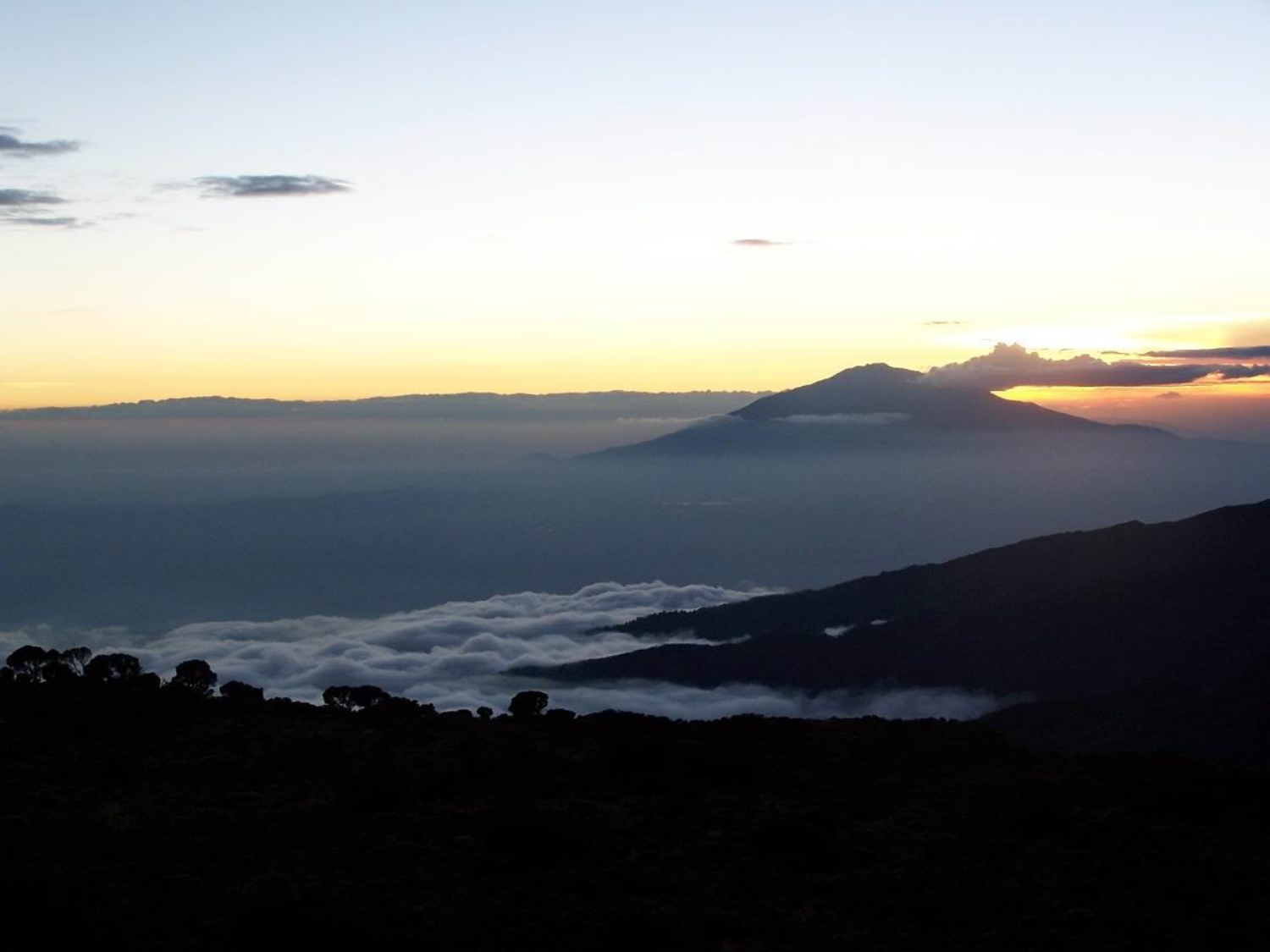

### **Meter management, the key to effective revenue protection.**

**By Kobus van den Berg CENTLEC (Pty) Ltd SARPA Convention 2008**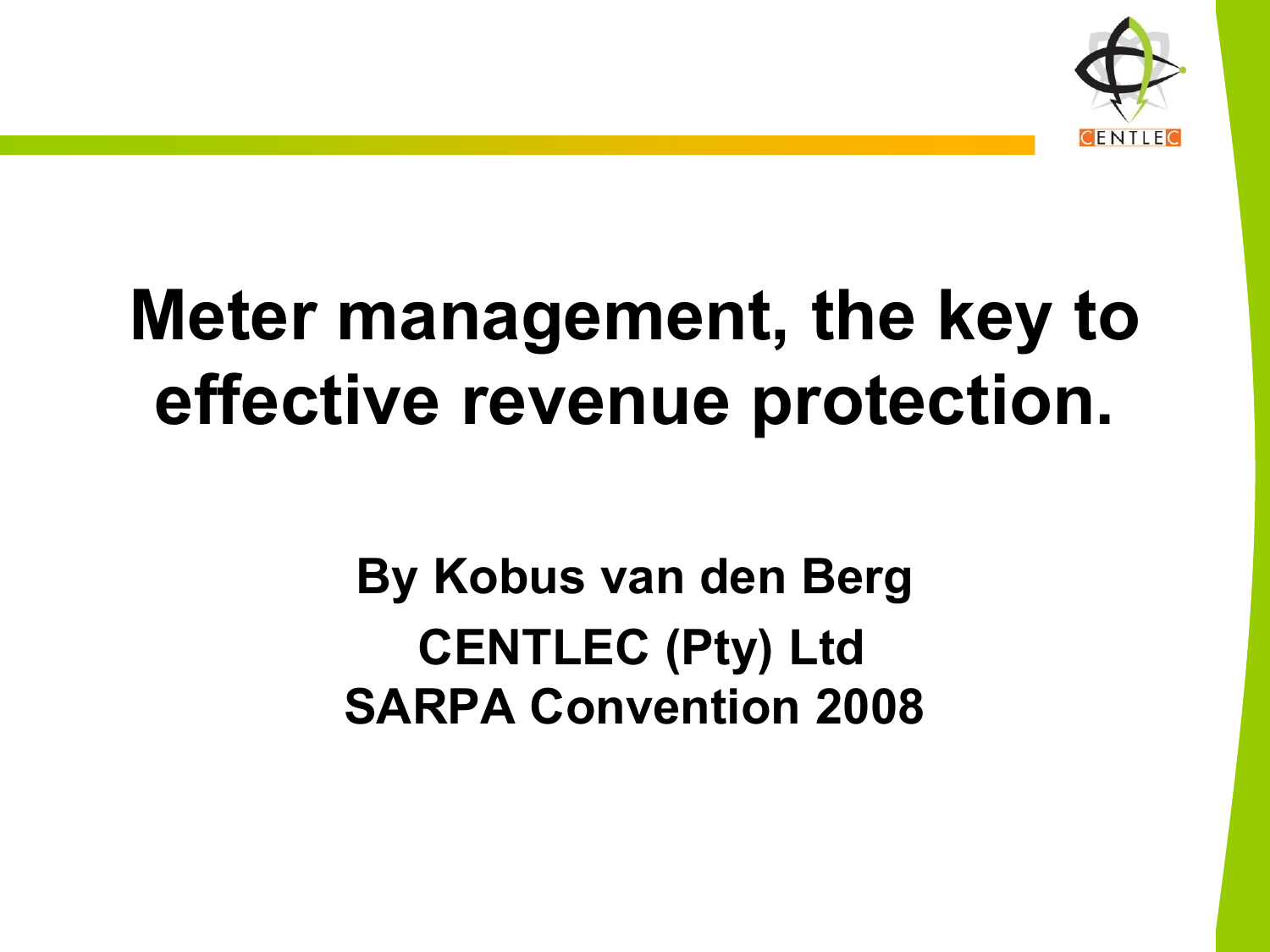# **Introduction**



• Revenue Protection (RP) is often reduced to meter audits and tamper detection. Although this process is important it is essential that the total retail chain be included in an effective RP operation. The importance of quality monitoring, integrated systems and processes to track customers, meters and payment processes will be highlighted in this paper.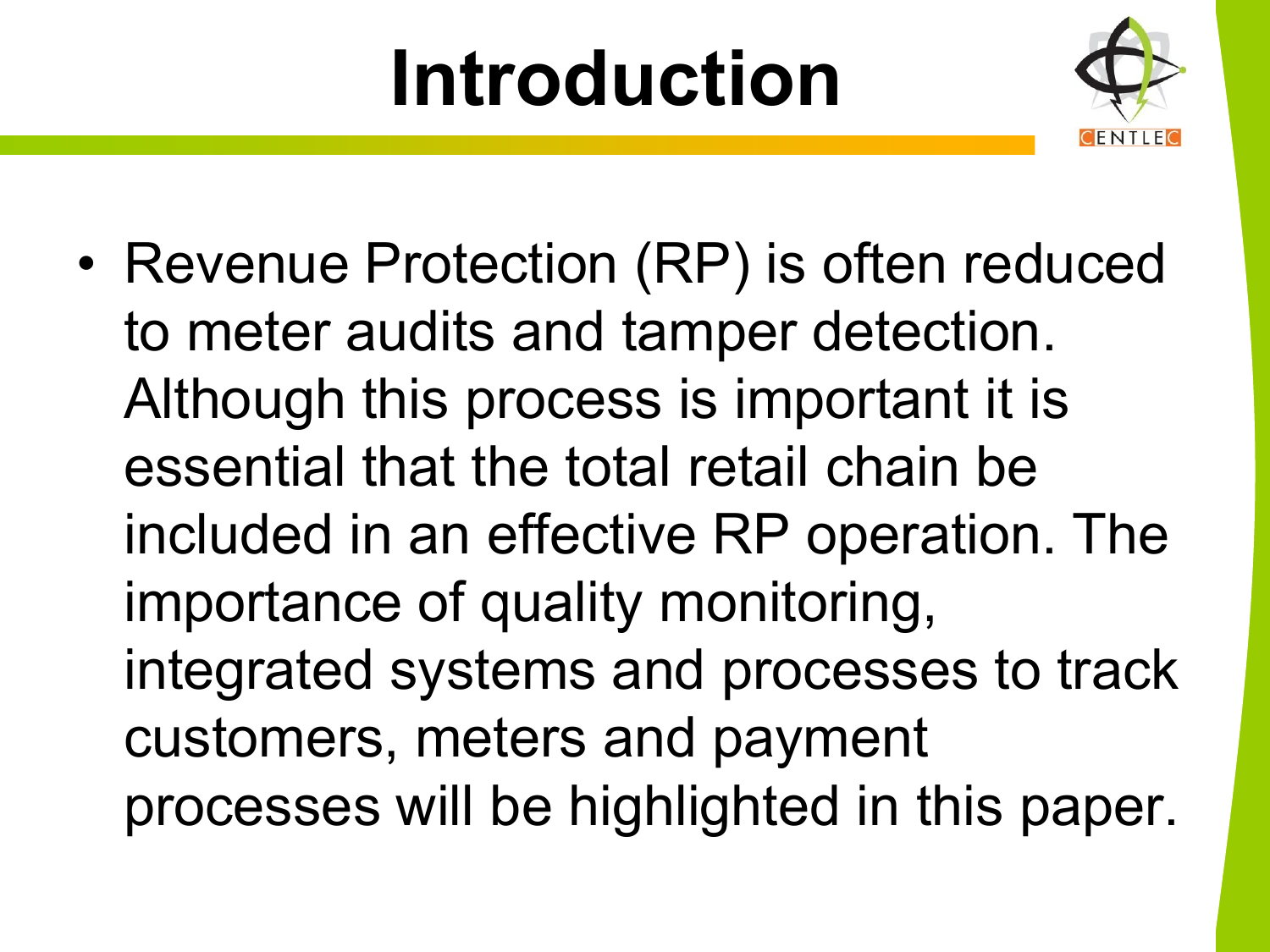# **Sources of RP losses**



- Incorrect installation data
- Incorrect tariff implementation
- Incorrect meter reading and billing
- Insufficient record keeping
- Fraudulent employees
- Shortage of staff
- Useless RP contractors
- Non –payment / revenue collection process
- Clever customers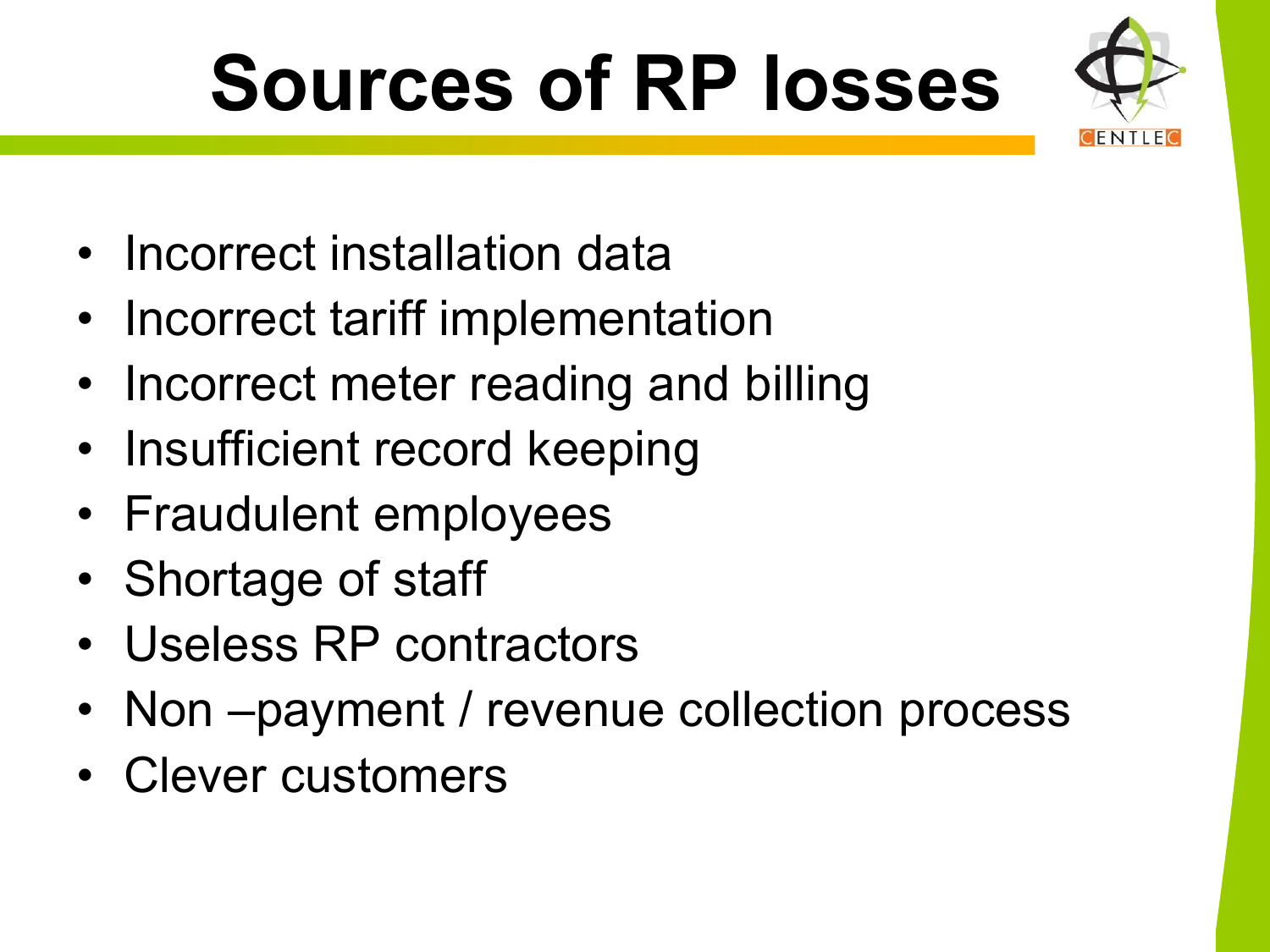# **Essentials of RP**



- Provide a good, dependable service
- Keep track of customers, installations and equipment
- Verify meter reading, billing and payments
- Ensure timeous and correct payments
- Use effective arrears collection process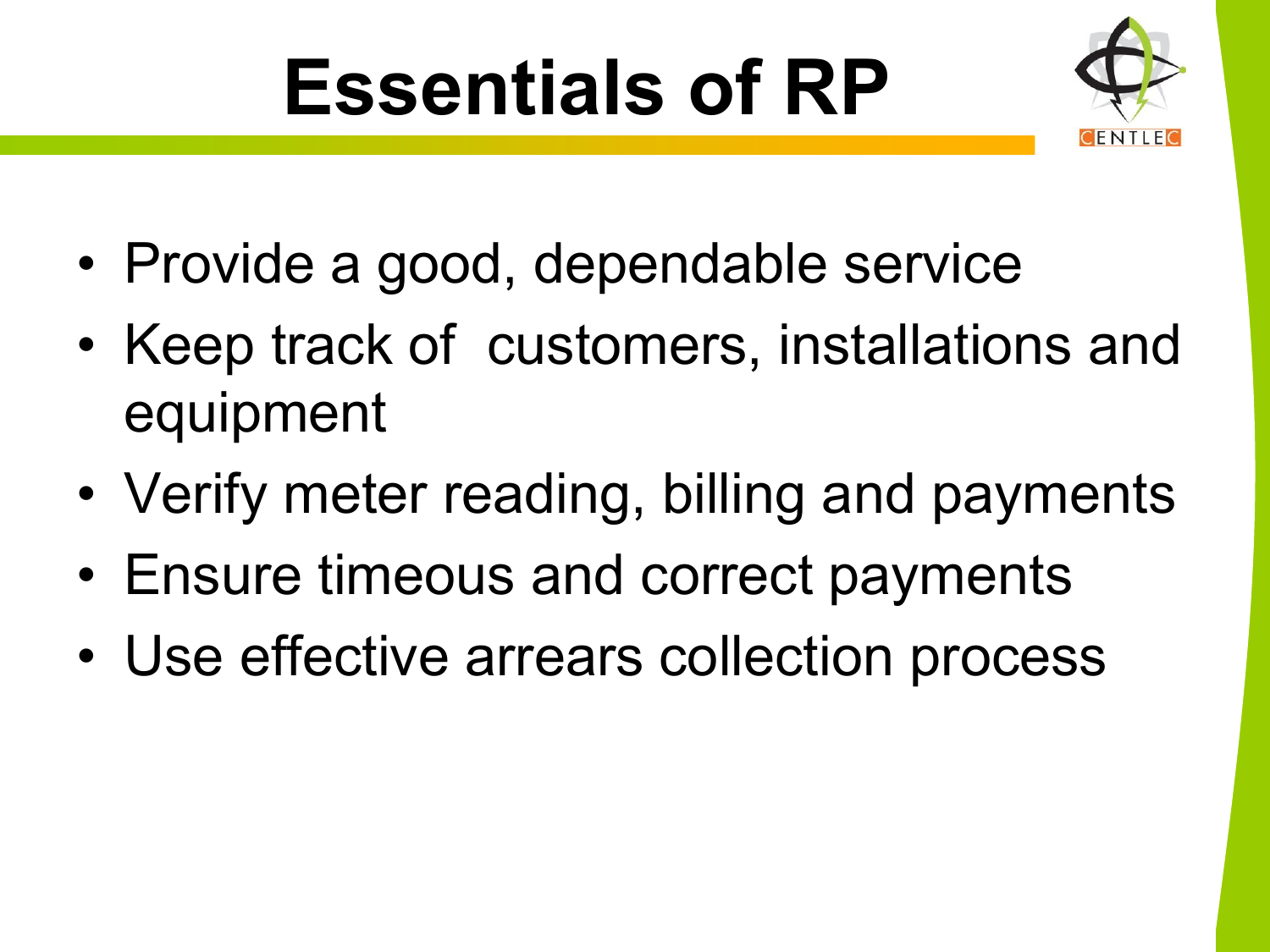# **Holistic approach**



- The total retail value chain should be included in the RP approach including the following items:
	- Connection application
	- Supply Contract
	- Installation record
	- Recording of information
	- Meter reading
	- Billing (or prepayment purchases)
	- Payment history
	- Arrears collection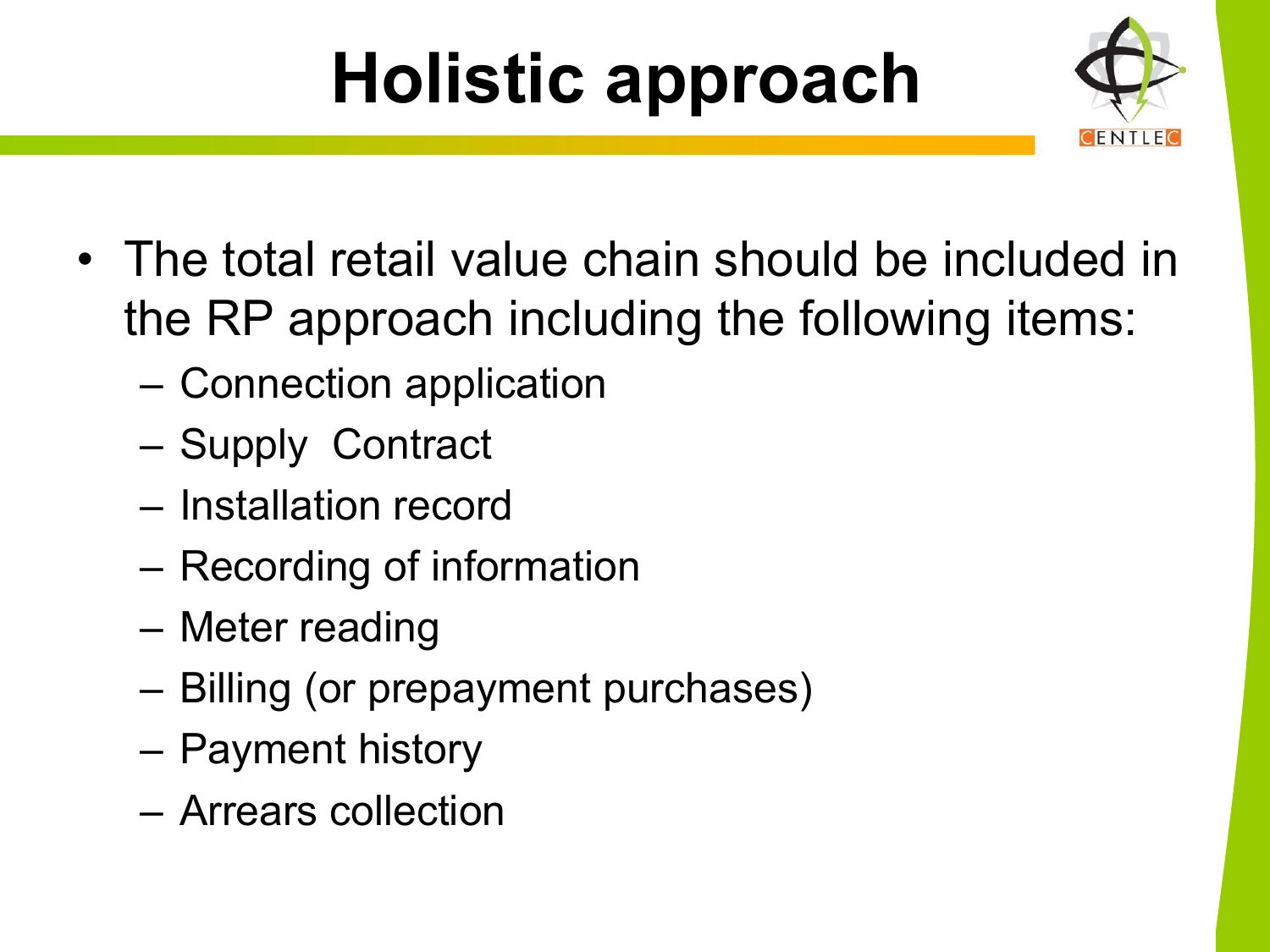# **Retail process chart**



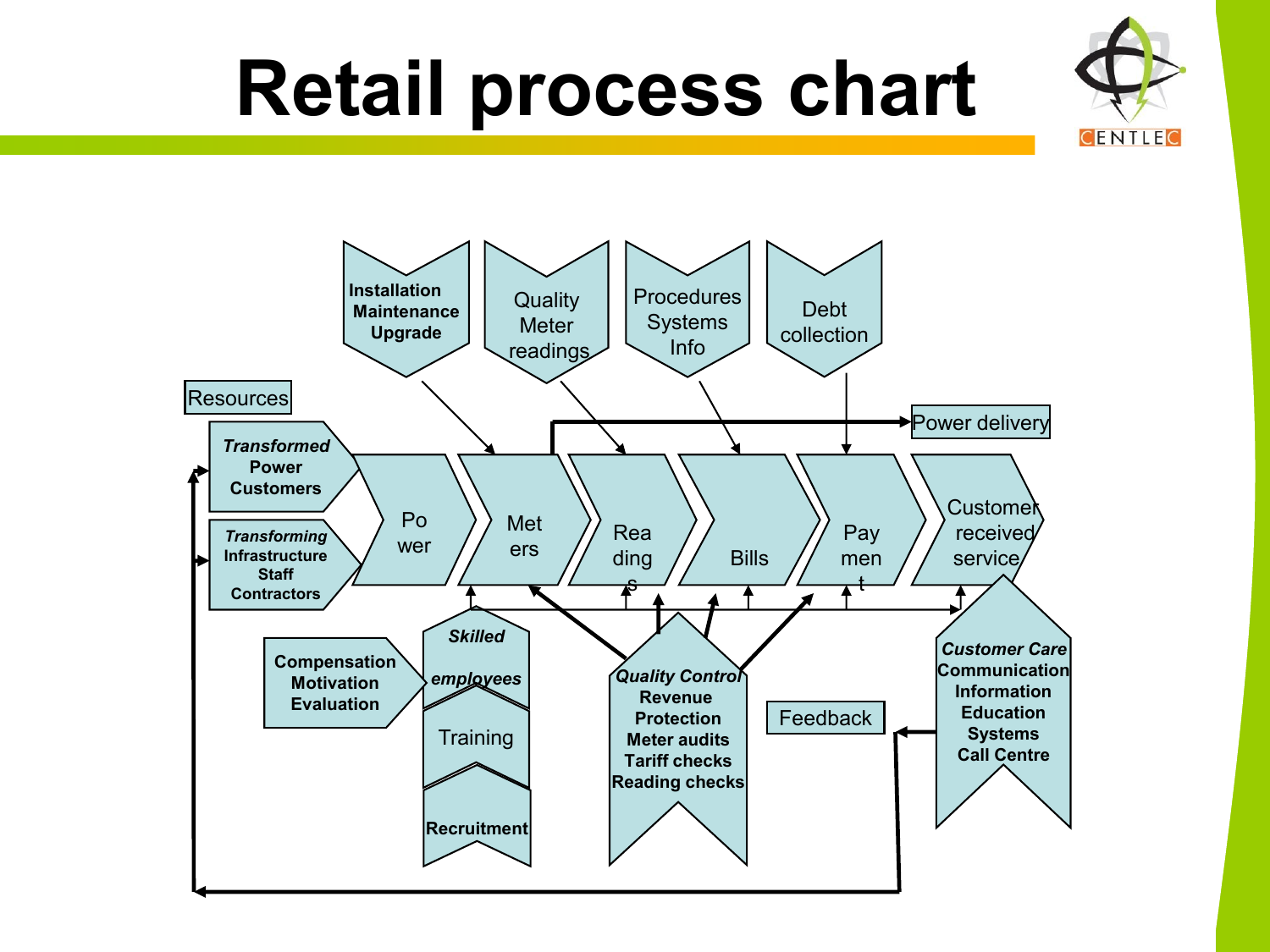## **Systems**



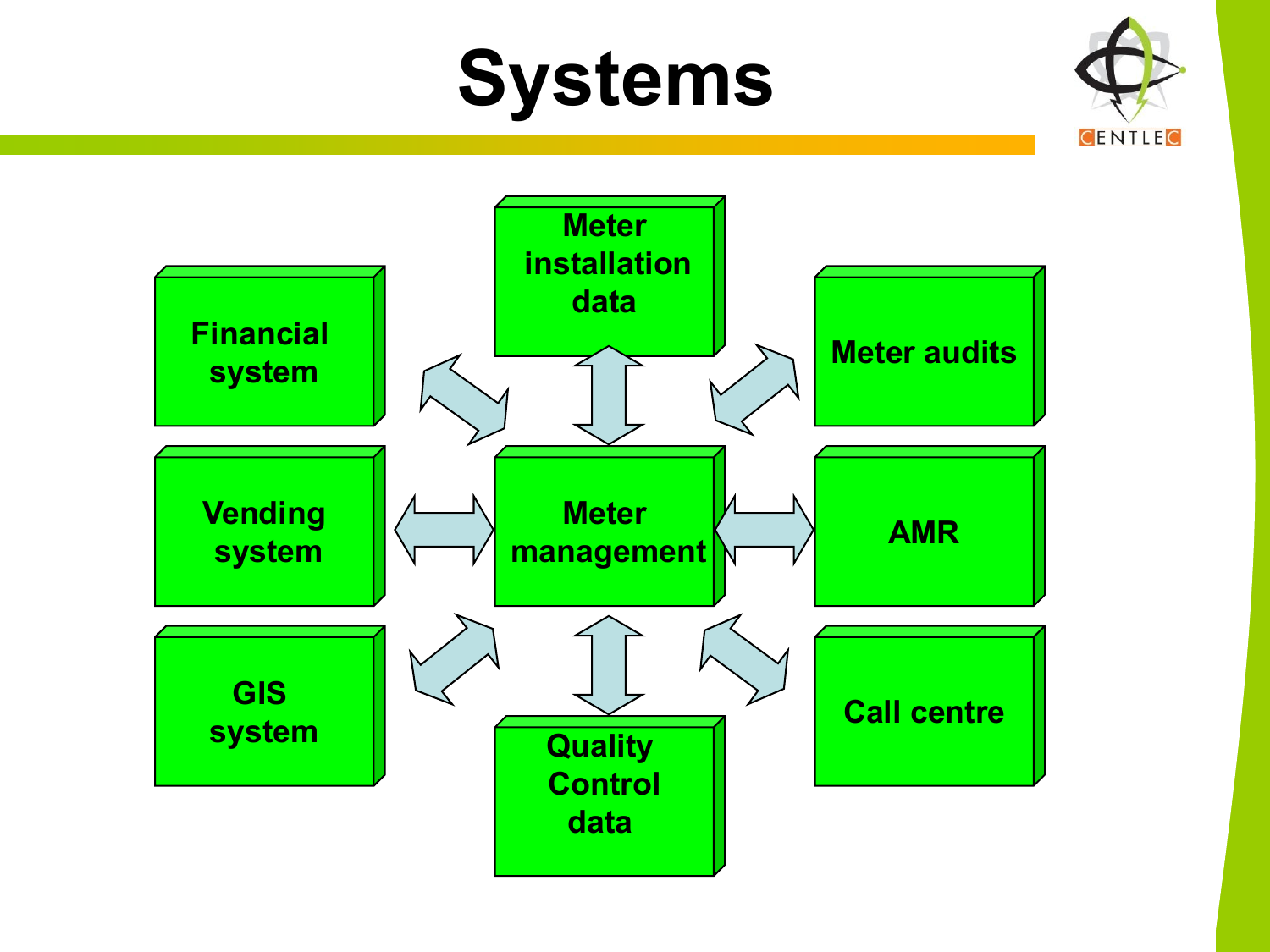# **Role of meter management**

#### **systems**

- One view on customer to ensure that all relevant data can be accessed easily
- Installation data from connections section
- Inspection data from meter audit teams
- Sales and payment data from prepayment and billing systems
- Meter life tracking, calibration, maintenance history.
- Mapping and geographic network data to allow graphic presentation of meter data.
- Consumption calculation and forecasting facility to assist with the quality control of consumption patterns and RP recovery processes.
- Connection/ cut-off history to identify possible repetitive defaulters.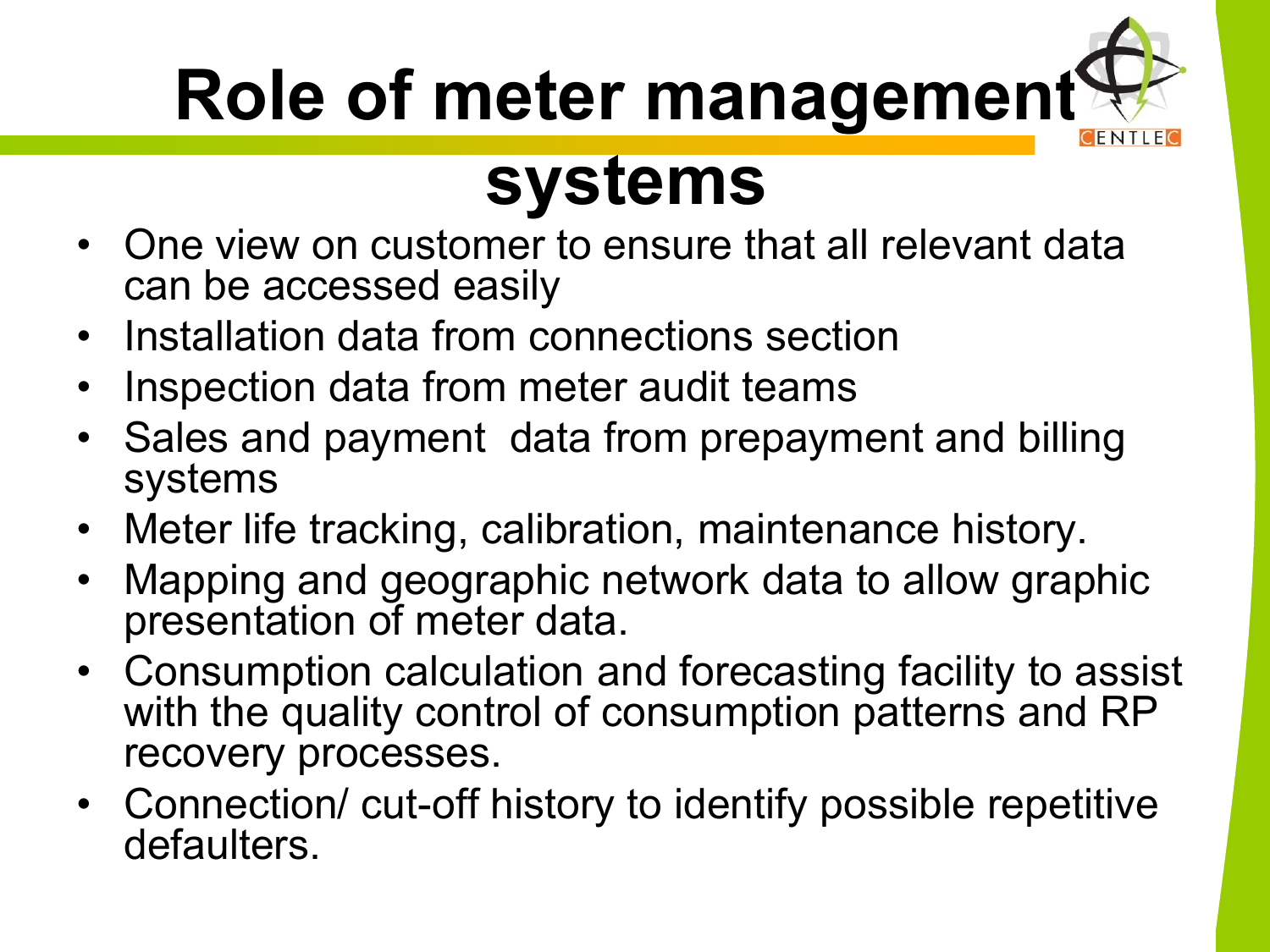# **Quality control systems**



Quality is consistent conformance to customer's expectations.

- Quality performance measurements required to evaluate progress:
	- Quality advantage by doing things *right*
	- Speed advantage by doing things *fast*
	- Dependability by doing things *on time*
	- Flexibility by accommodating customer's *unique requirements*
	- Cost advantage by doing things *cost effectively*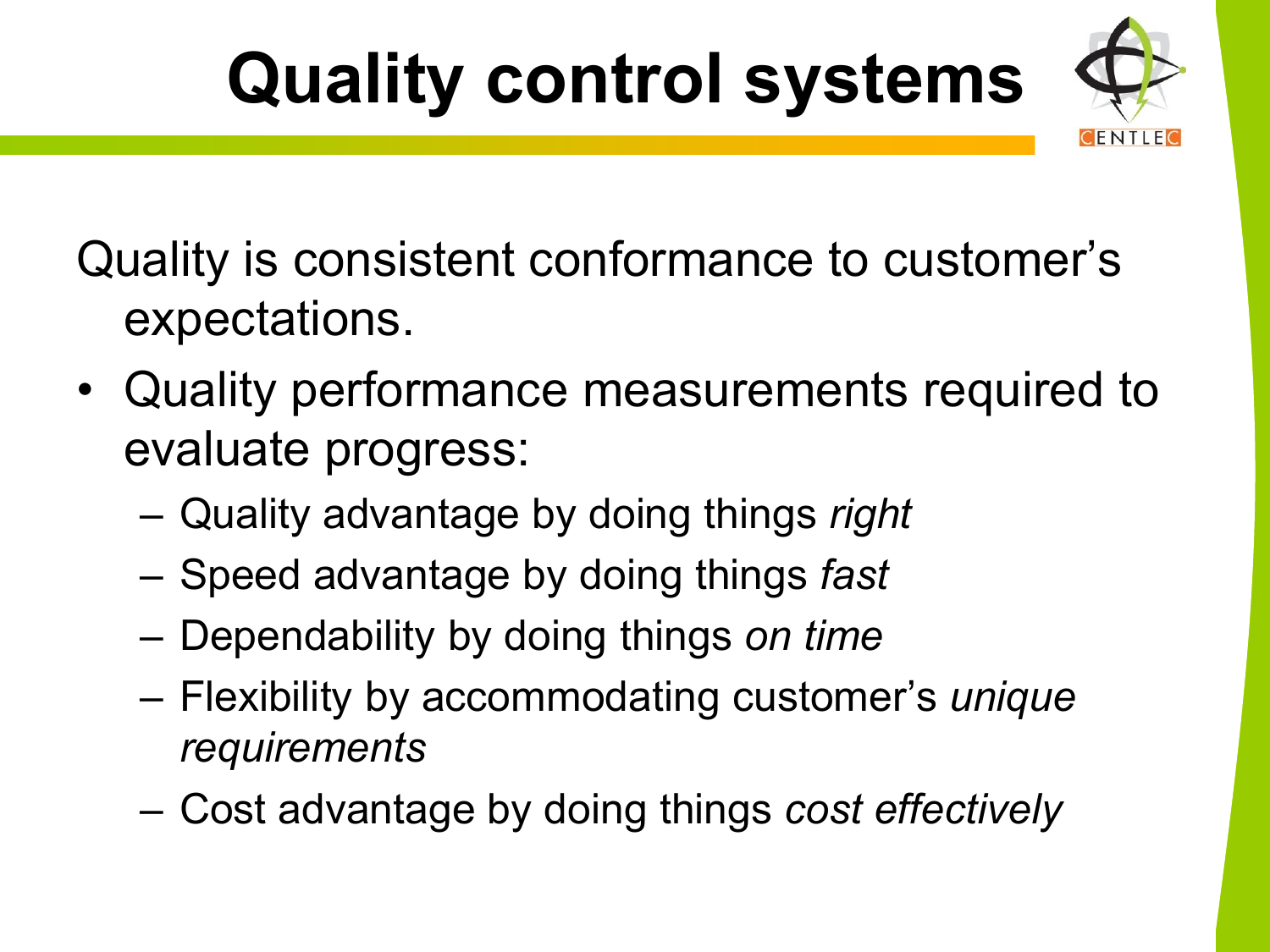# Areas of Quality control



- Areas of application of customer communication and service provision to be included in the quality control process:
	- Database integrity
	- Meter accuracy
	- Meter audits
	- Meter reading audits
	- Billing and Payment audits
	- Tariff audits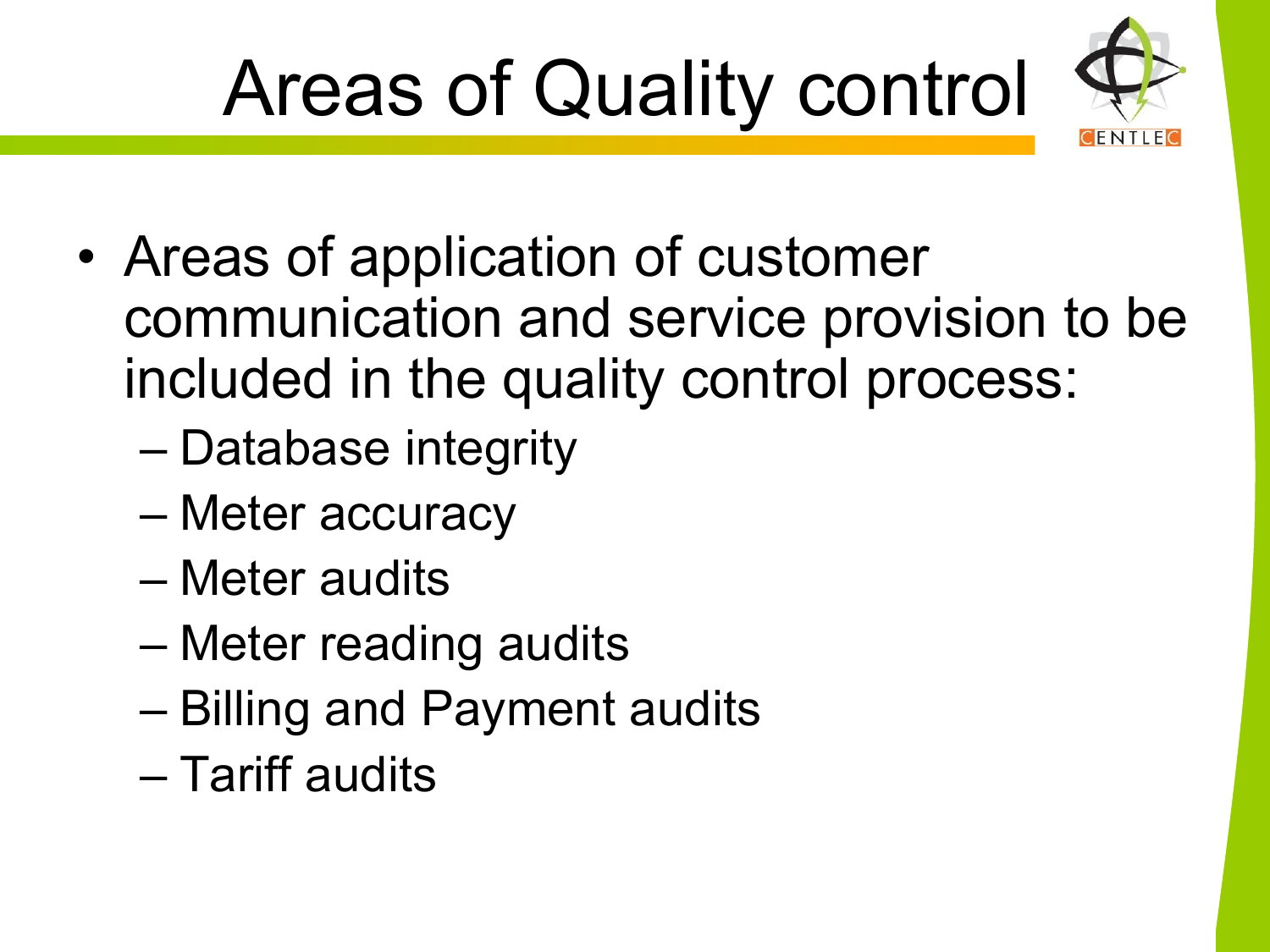# Retail quality control



- Meter audits ( in-house or contractors)
- Tamper detection
- Cut offs/ re-connections
- Checking applied tariffs
- Checking meter readings and bills
- Standard charges for transgressions
- Check customer data bases
- Compare performance measures in retail process with required values
- Keep loss and sale statistics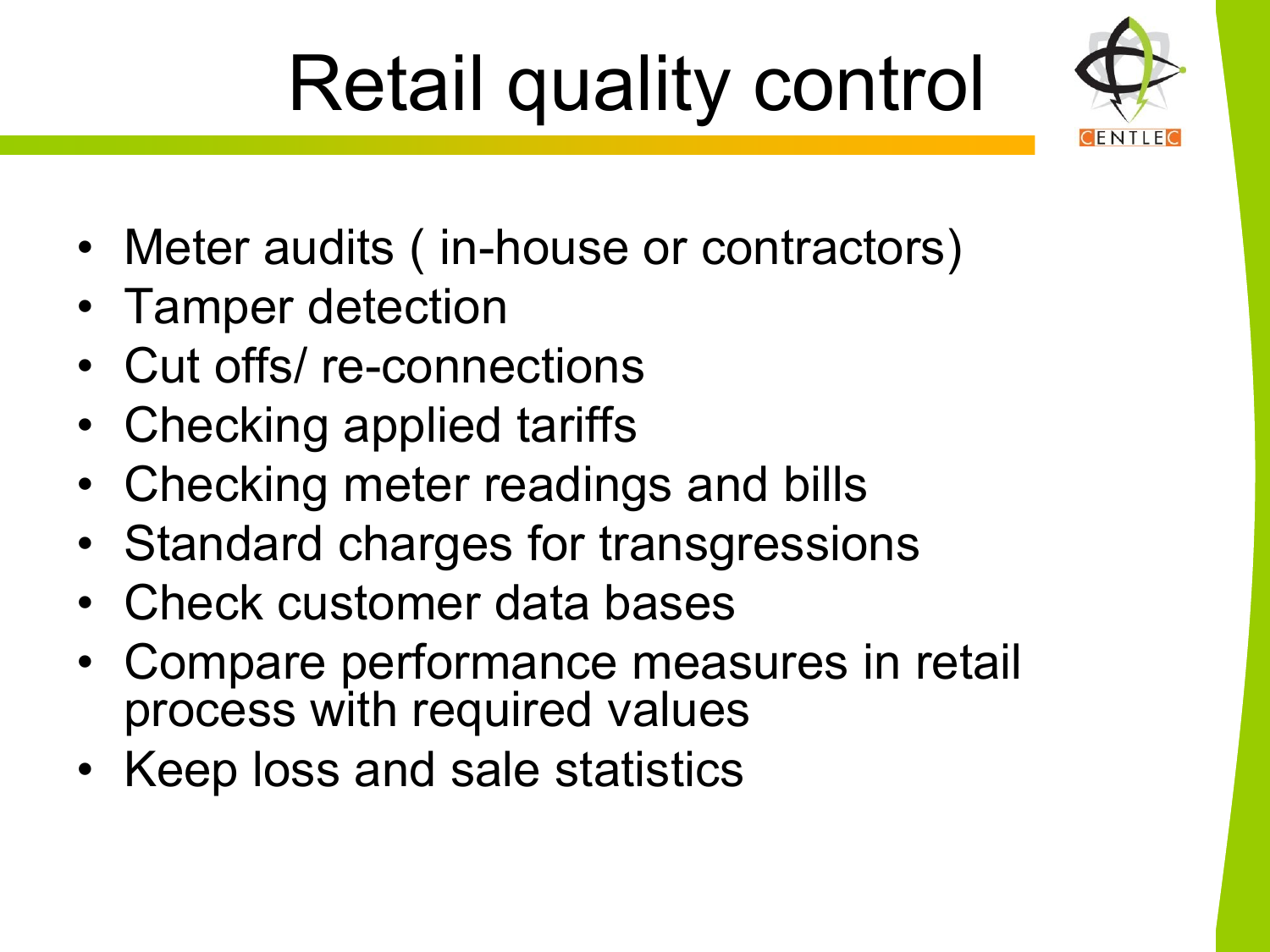# Implementation



- Evaluate each item in terms of above measurements
- Compile a strategic plan to accomplish the required results
- Allocate resources to the actions
- Measure and improve where required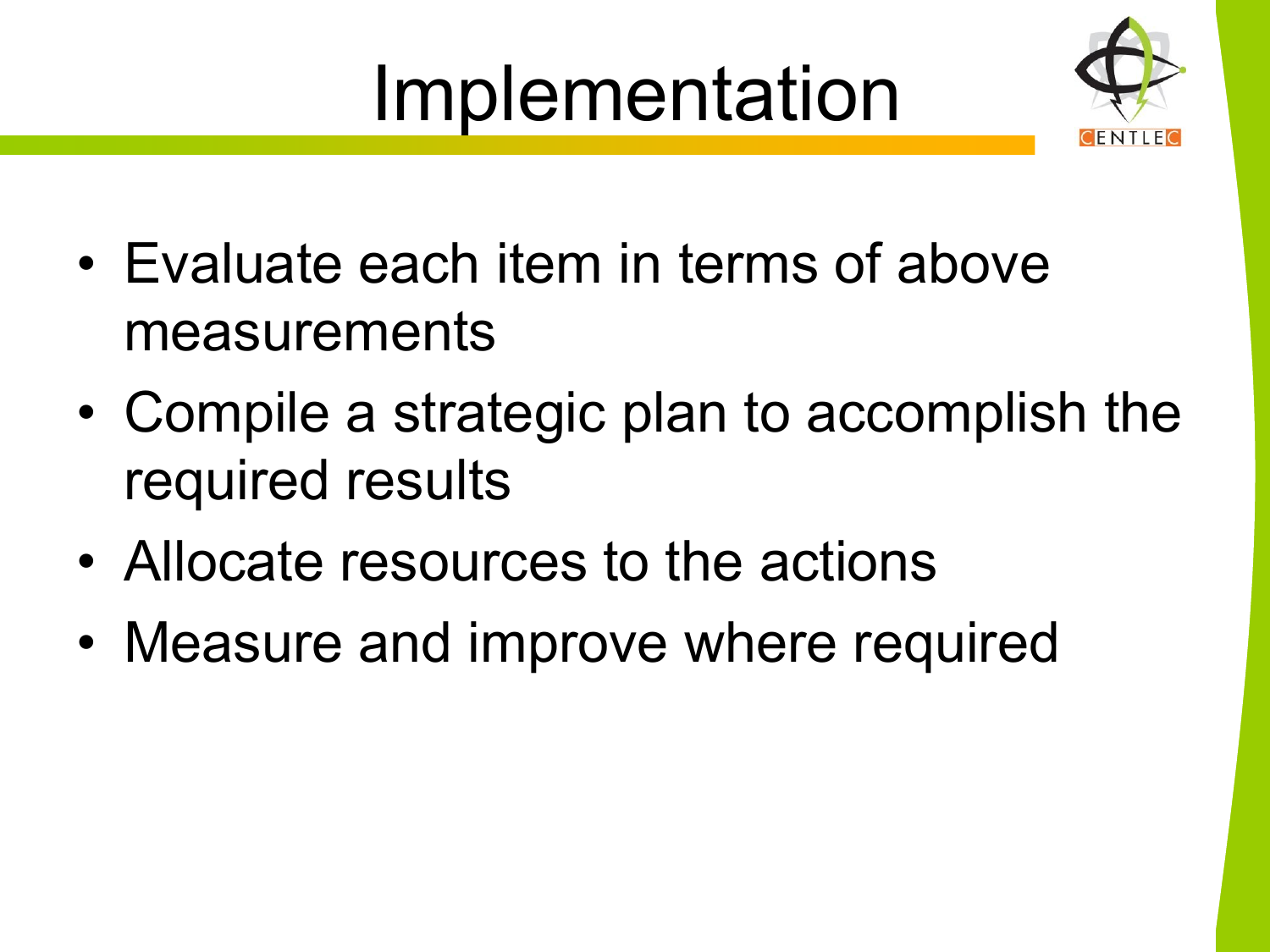# Rating performance



| Item              | 1<br>poor | $\overline{2}$<br>lacking | $\mathfrak{Z}$<br>acceptable | $\overline{4}$<br>good | $5-$<br>excellent |
|-------------------|-----------|---------------------------|------------------------------|------------------------|-------------------|
| Quality           |           | X                         |                              |                        |                   |
| Speed             |           | X                         |                              |                        |                   |
| Dependa<br>bility |           | X                         |                              |                        |                   |
| Flexibility       |           |                           | X                            |                        |                   |
| Cost              |           | X                         |                              |                        |                   |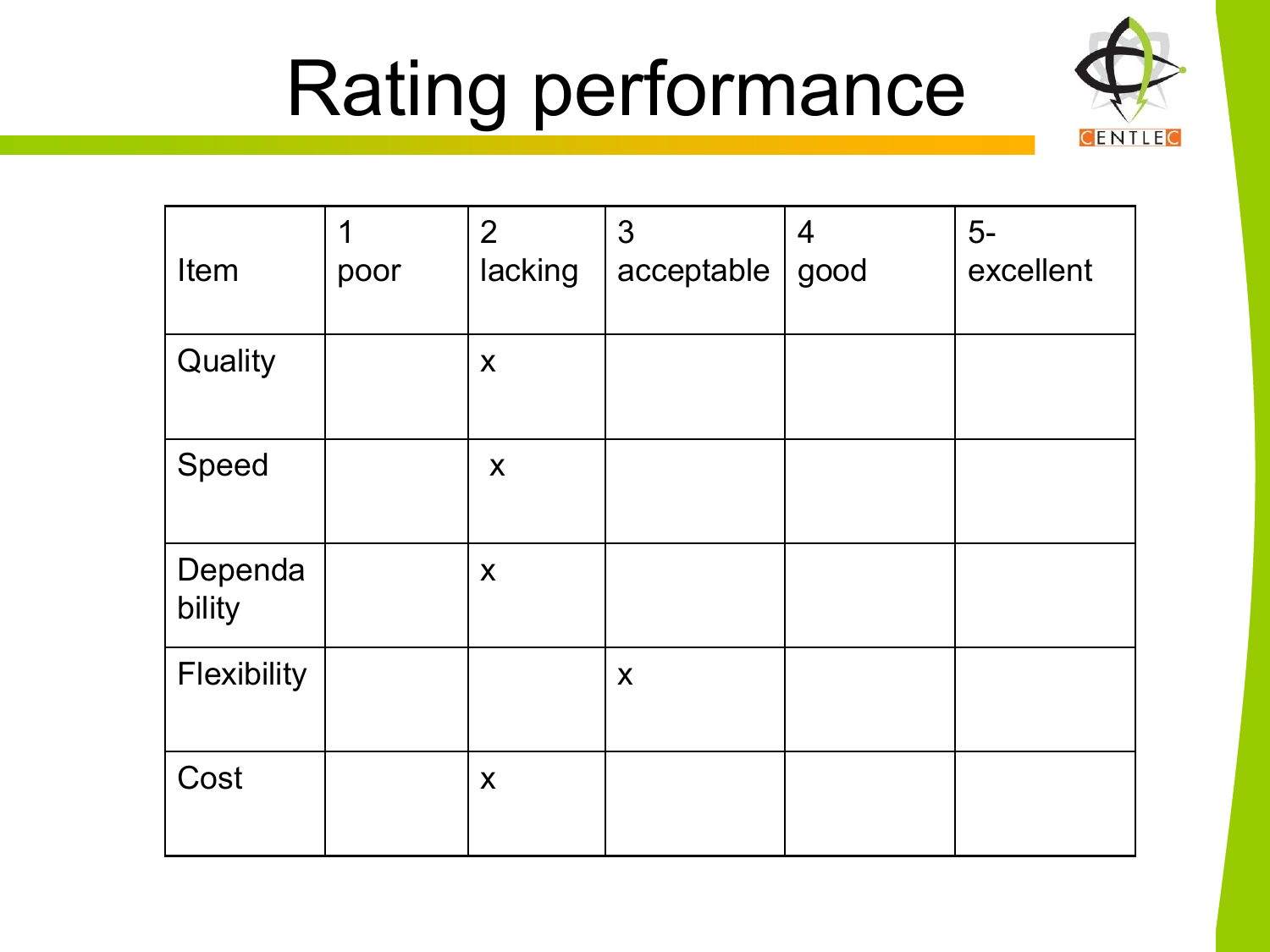#### Performance index



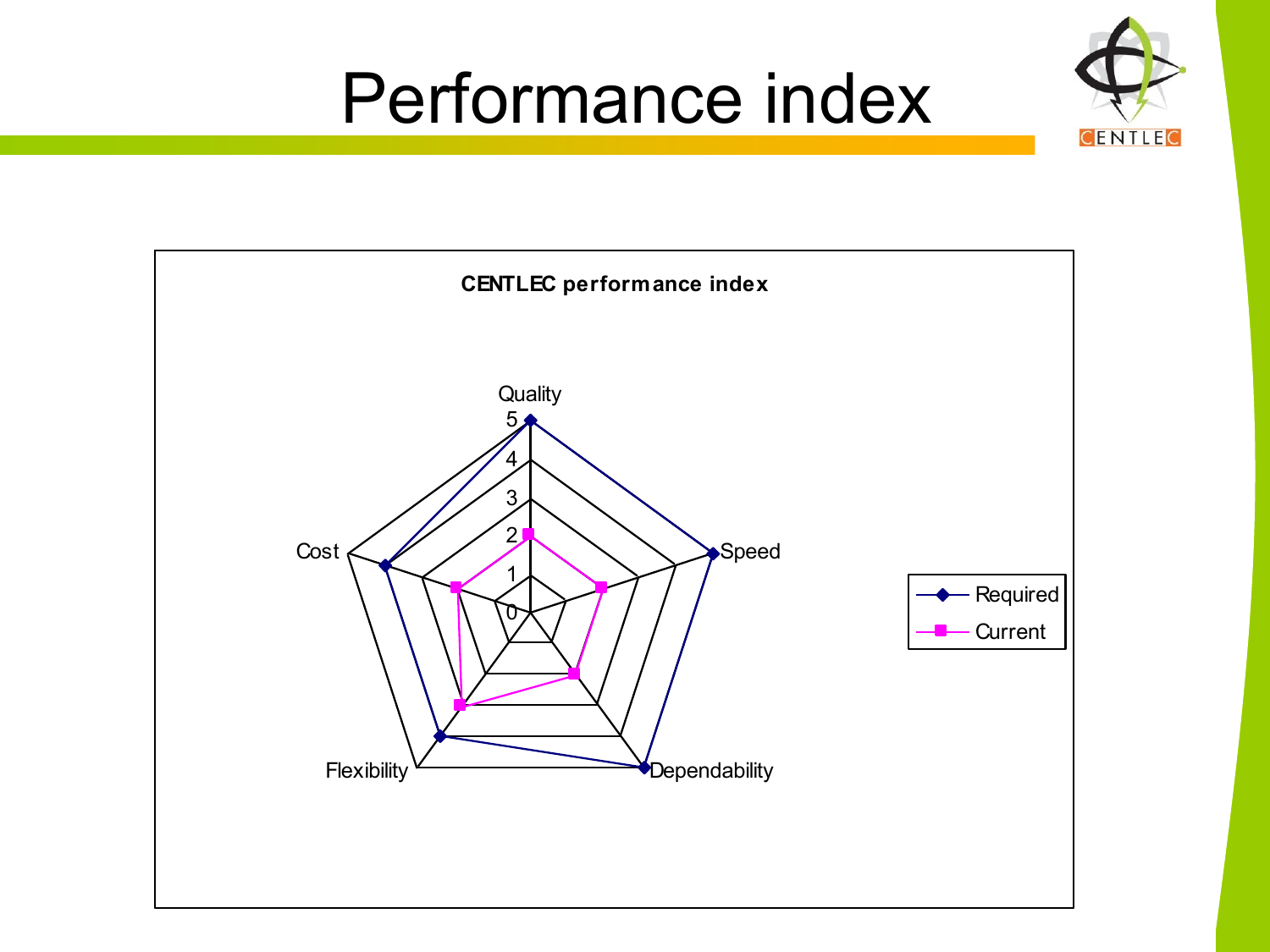## Quality means



- In retail case **quality** would imply:
	- Meters calibrated to SABS standards
	- Meter readings taken correctly on a monthly basis
	- Generating correct bills to all customers
	- Customer data correct on database
	- Sales information correct and available to customers
	- Adhering to the national standard for quality of service in the electricity distribution industry namely, NRS 047

#### • **Speed** means

- Responding to a customer's trouble call within 4 hours
- Installing a new meter within agreed period
- Responding to enquiries immediately
- Providing a quotation for new service within 4 days.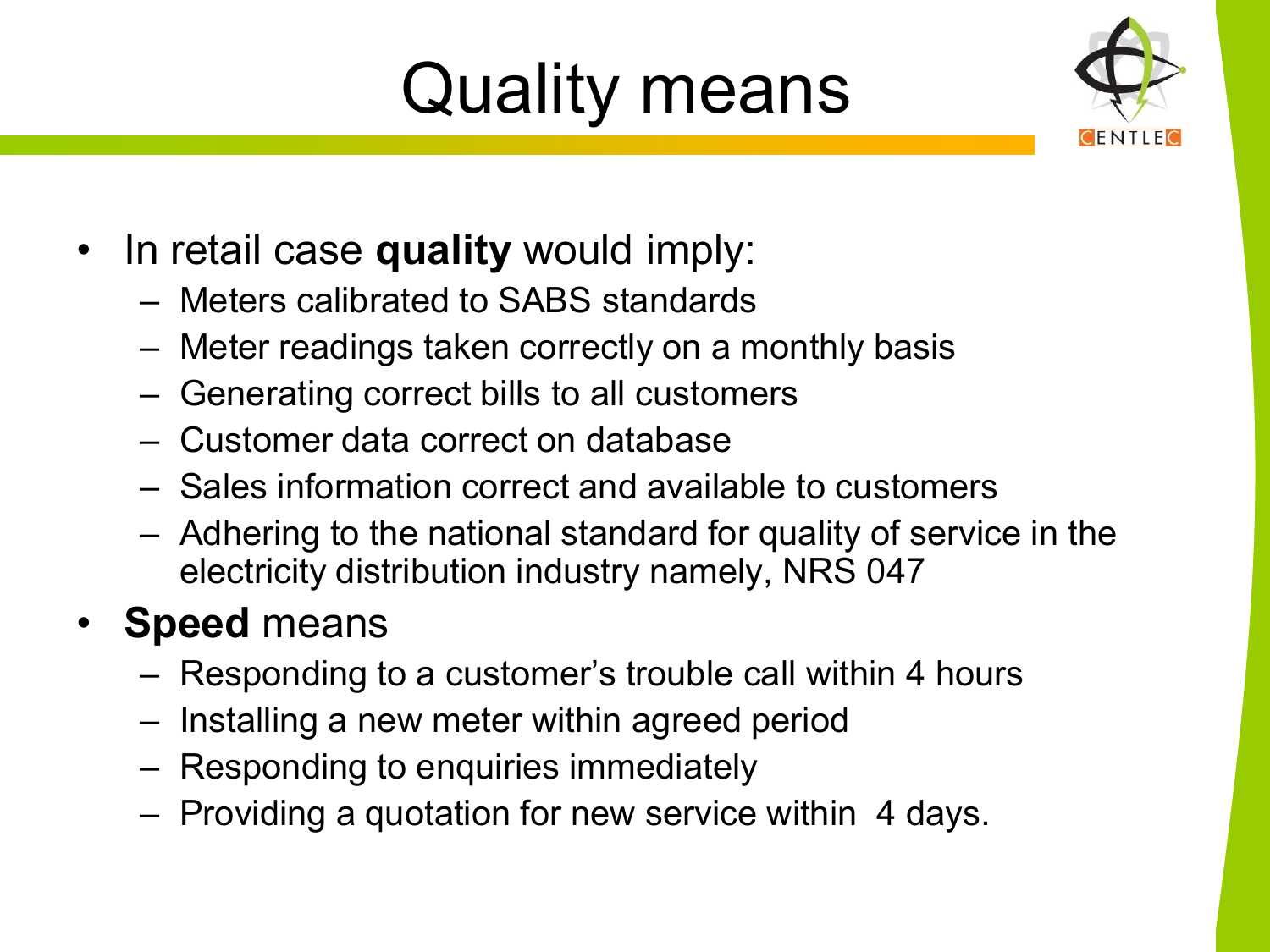# Quality means



- **Dependability:**
- Provide services when agreed
- Meeting customer expectation every time
- **Flexibility**
- Providing a service that a customer needs
- Adapt procedures to improve customers services
- Adapt policies to customer needs
- Provide customer data in most applicable ways
- **Cost**
- Save cost by optimizing processes
- Use only the minimum staff to complete a job
- Adapt methods to save unnecessary cost impact
- Use cost effective equipment and methods rather than the cheapest method.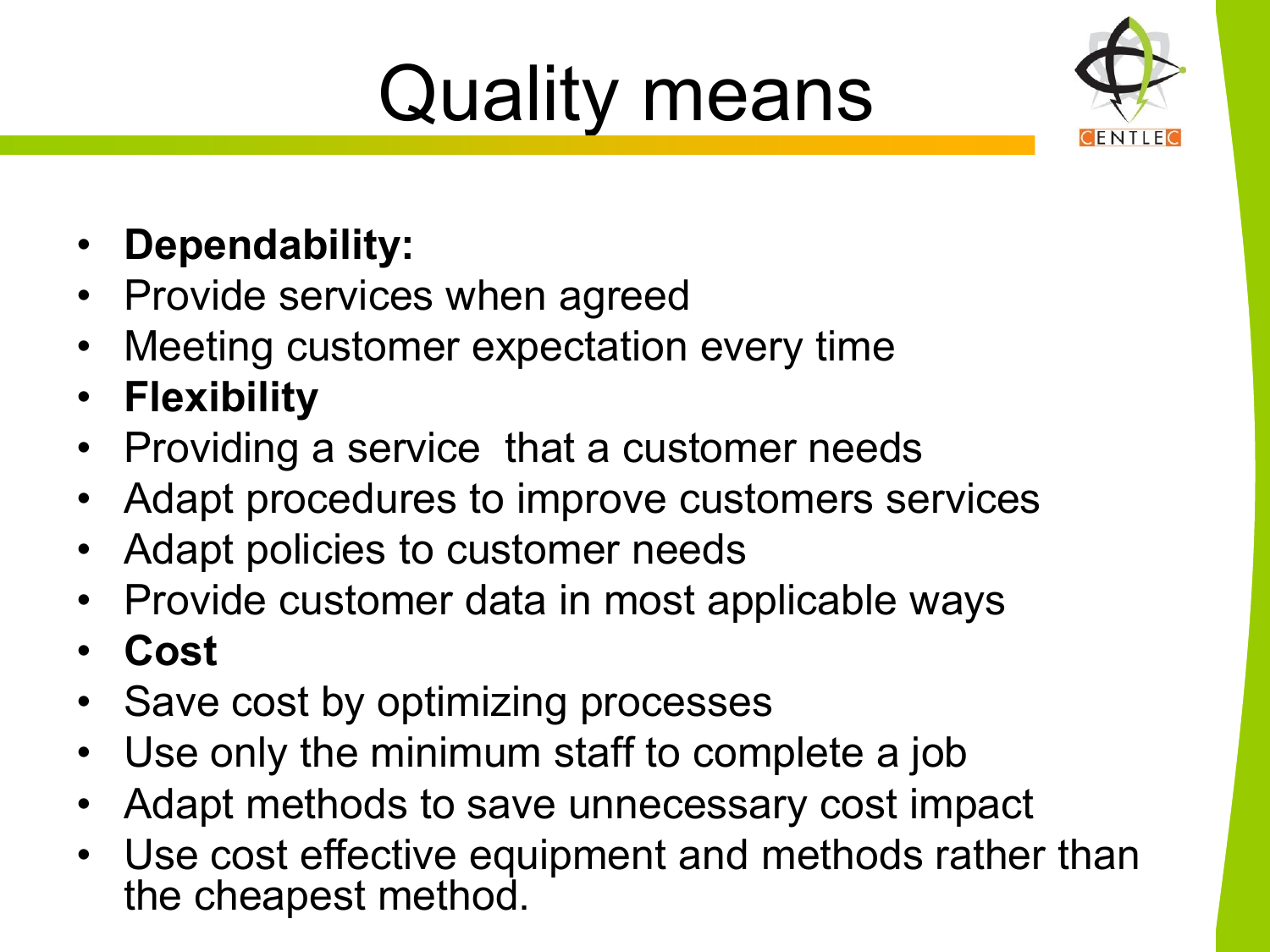# Design quality system



- Define characteristics of services
- How to be measured
- Set quality standards for each group
- Control quality against these standards
- Find and correct causes of poor quality
- Continue to make improvements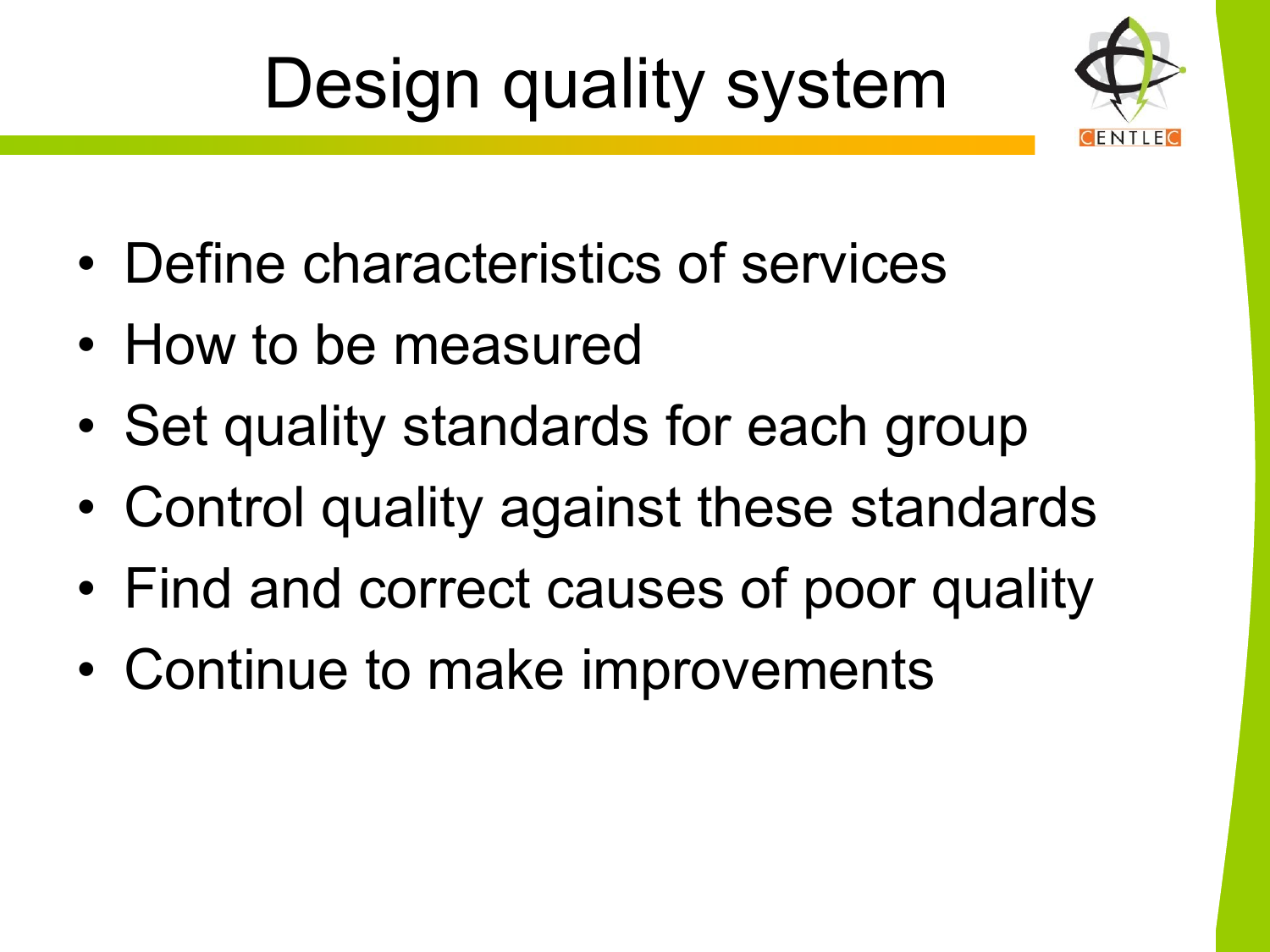### Processes



- Quality monitoring will include processes and systems to verify the following processes.
- Audit all meter installations once very 5 years or when fraud and tampering is suspected in a particular area
- Check all tariff application for consistency and correctness
- Verify that all meter installations have been visited and meter read by the meter reader
- Check payment levels of customers
- Check billing process for correctness and speed of delivery
- Check arrears on monthly basis.
- Ensure that customer expectations are met, via customer forums or customer campaigns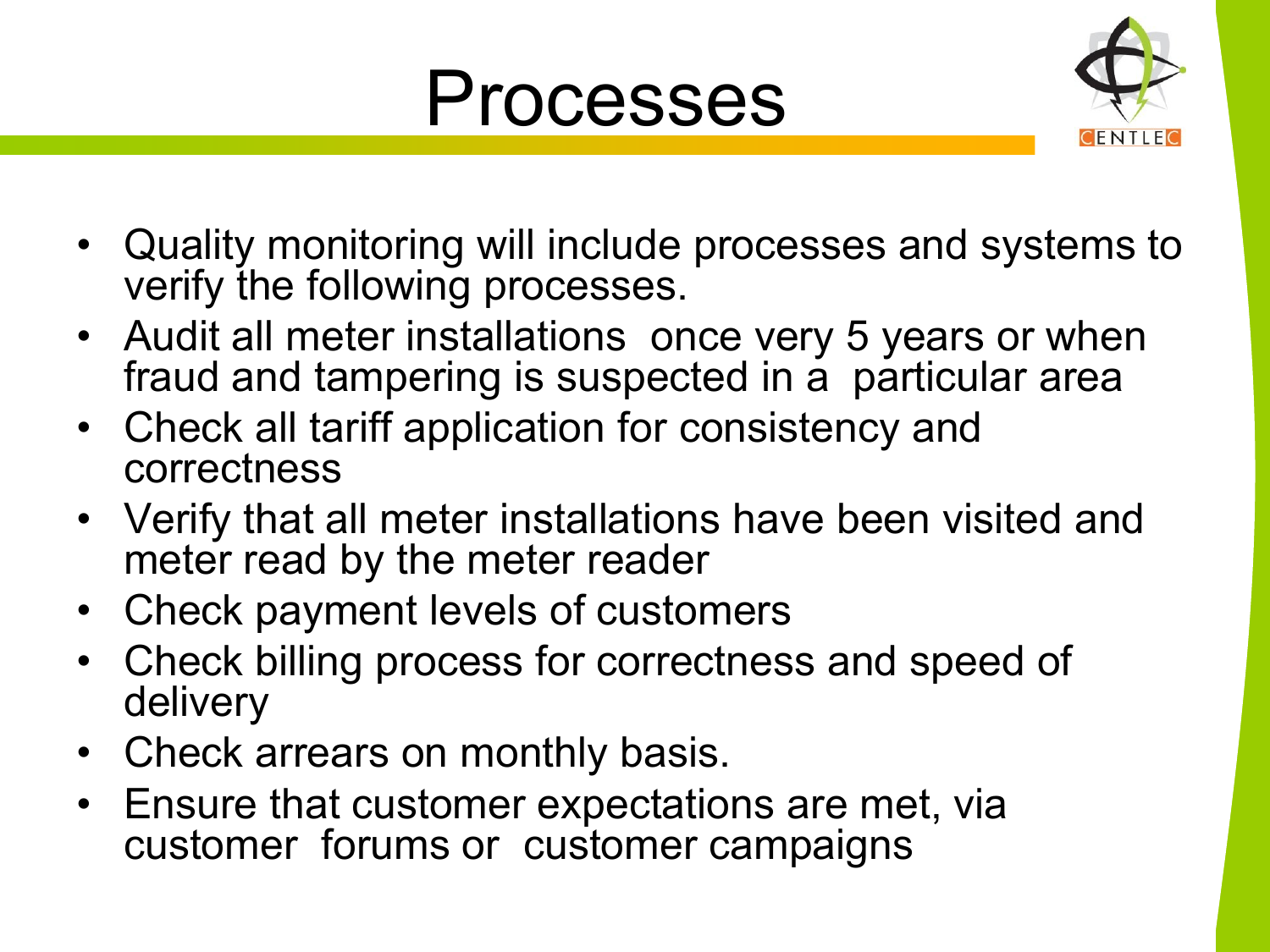# **Summary**



- Many utilities segment RP actions with no effective co-ordination between operations
- A holistic approach required
- A meter management database system with interfaces to vending, billing, GIS, job scheduling and call centre systems can provide the one view on the total RP operation.
- Quality control systems throughout the retail process required to ensure effective RP operations.
- Get the *basics* right